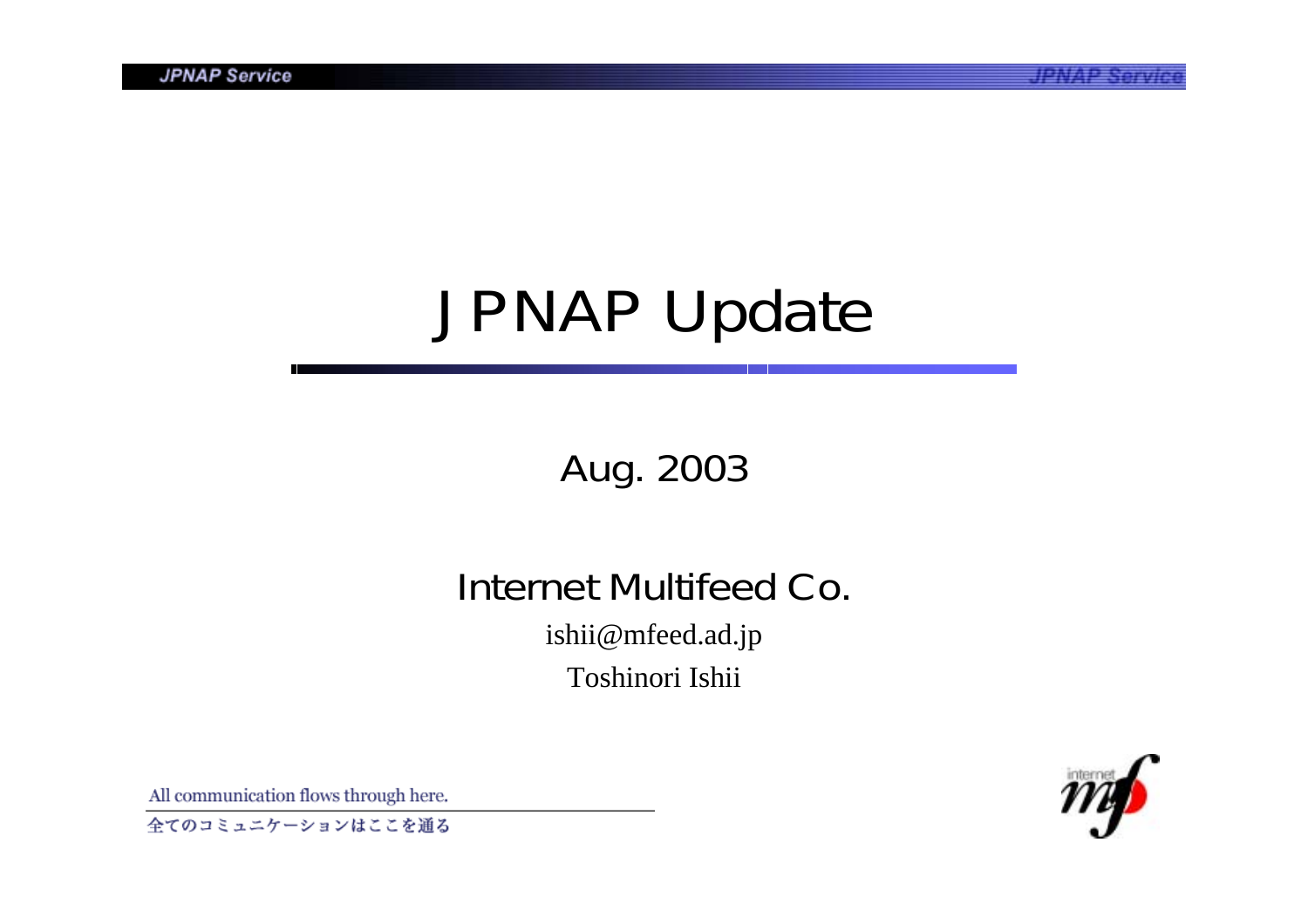#### JPNAP service overview

- A commercial Internet Exchange service in JAPAN operated by Internet Multifeed
- JaPan Network Access Point

http://www.jpnap.net/english/index.html

- Started the services
	- Jan. 2001 in Tokyo (trial)
	- May 2001 in Tokyo (JPNAP)
	- Jan. 2002 in Osaka
	- Jun. 2002 in Tokyo IPv6, and (JPNAP6)
	- Jan. 2003 in Tokyo supporting 10GbE
- $\bullet$ Directly connected to iDC



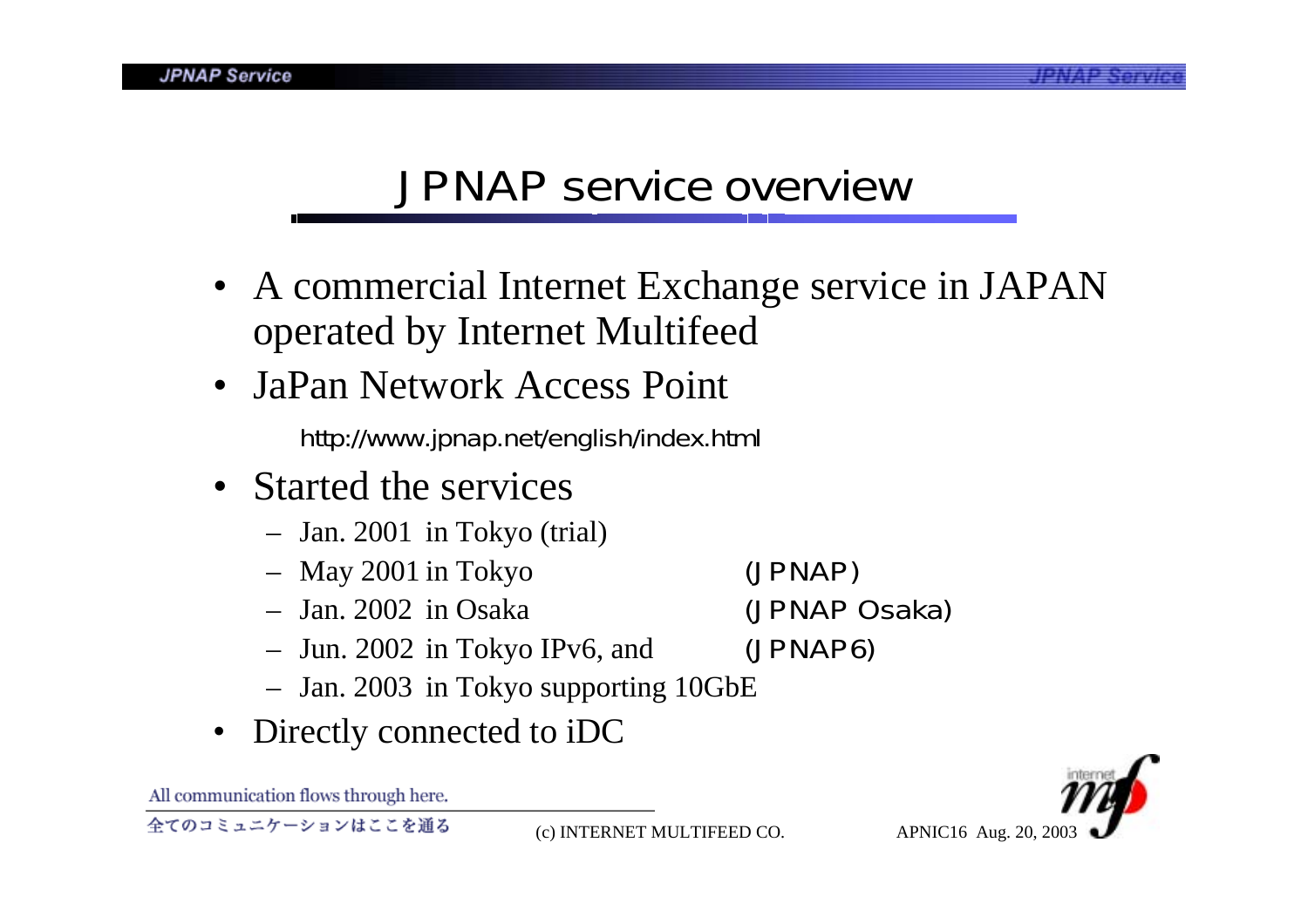### JPNAP service overview

- Ethernet based Layer2 IX
- Distributed IX service
	- Interconnecting distributed two sites
	- Providing the same service at both sites





All communication flows through here.

全てのコミュニケーションはここを通る

(c) INTERNET MULTIFEED CO. APNIC16 Aug. 20, 2003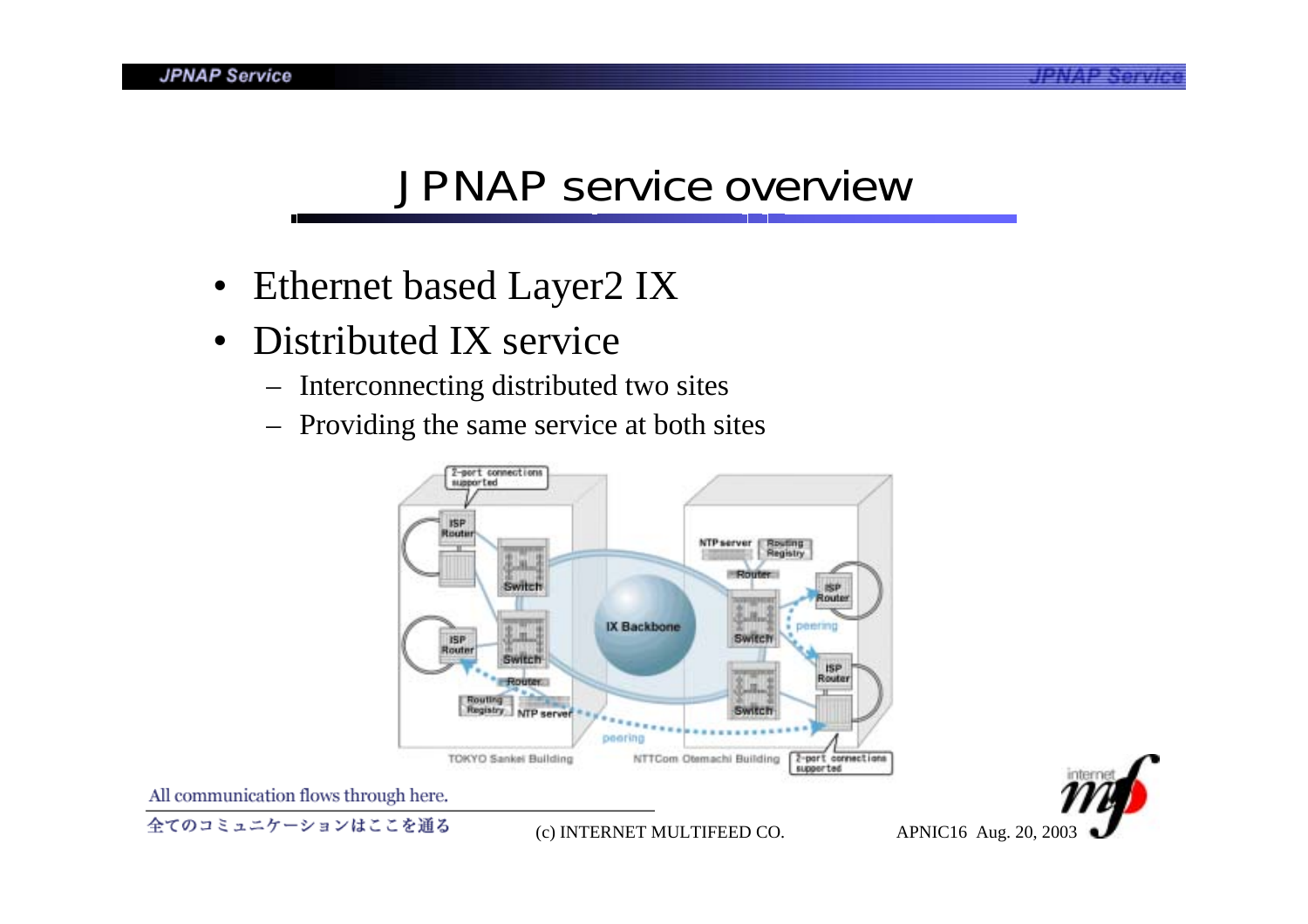# JPNAP (in Tokyo)

- Started commercial service in May 2001.
- •The traffic volume has been increased rapidly.
- • Major ISPs send/receive more than 4Gbps peak traffic.



<- 26.5Gbps peak (as of Jul. 2003)

#### Total traffic of JPNAP



All communication flows through here.

全てのコミュニケーションはここを通る

(c) INTERNET MULTIFEED CO. APNIC16 Aug. 20, 2003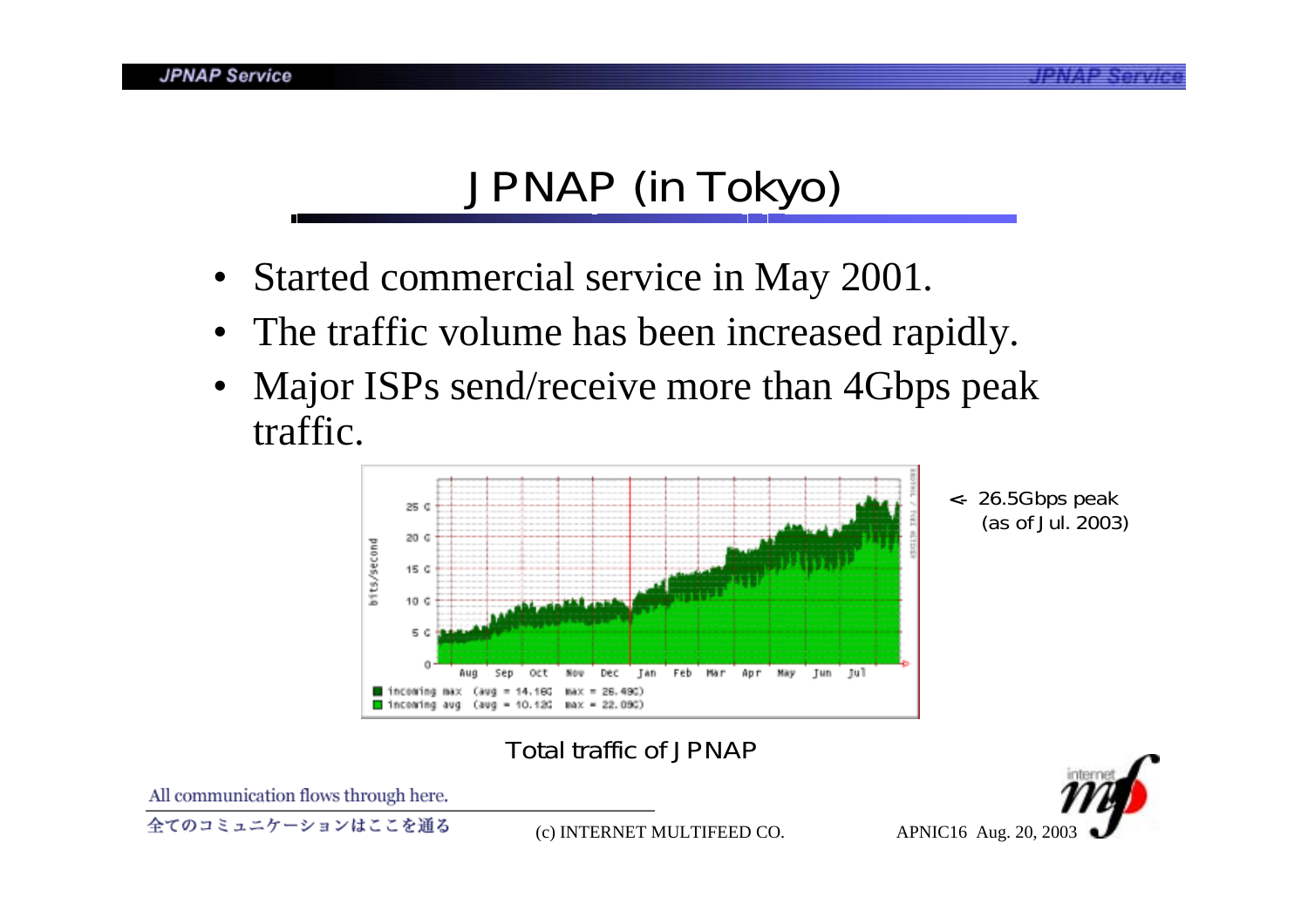#### JPNAP 10G Service

- IX service supporting 10GbE IF in Tokyo
- Since Jan 2003
- Customers
	- OCN
	- IIJ
	- NTT PC Communications

and more..

Many customers are interested in JPNAP 10G service.

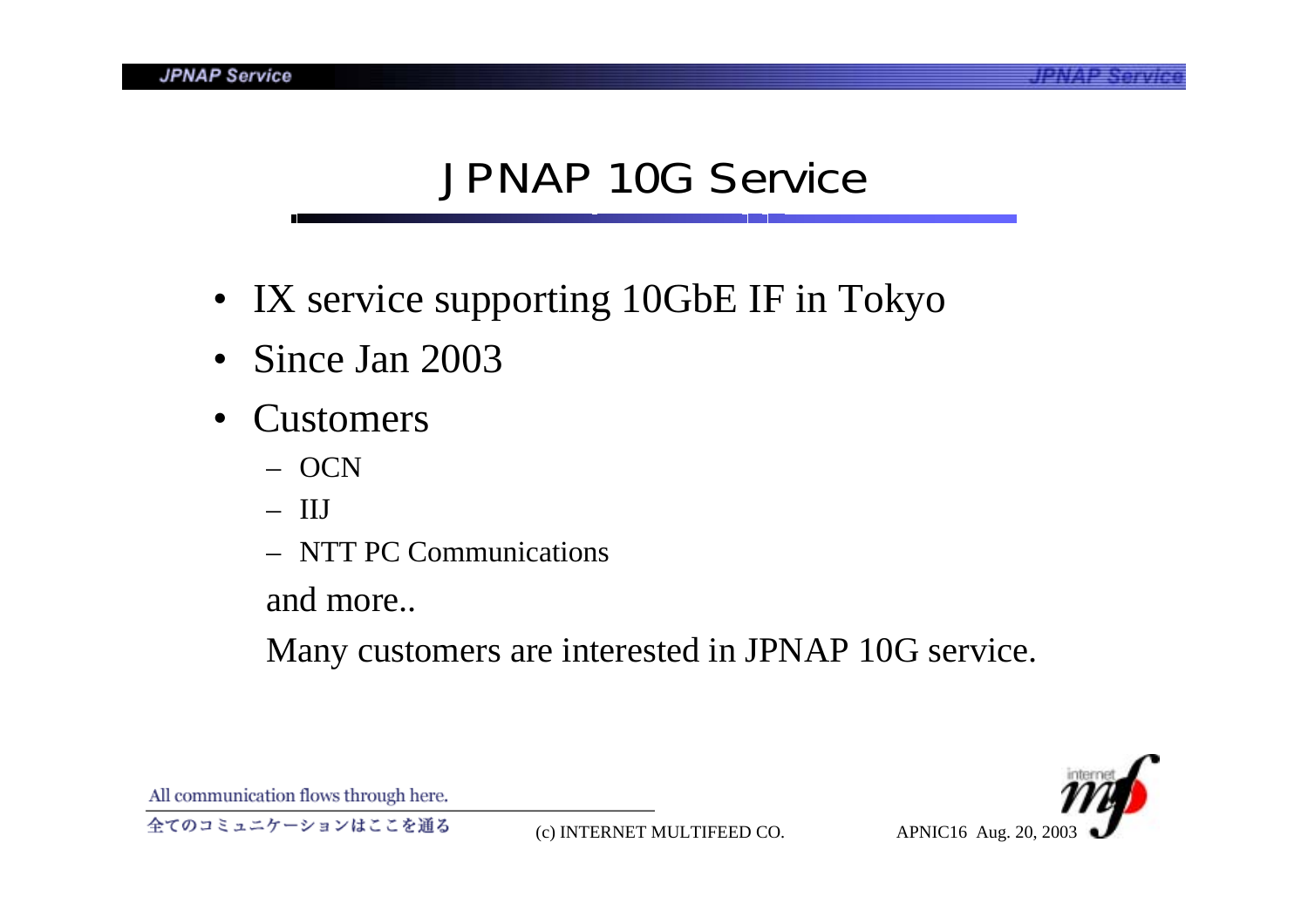### JPNAP Osaka

- •Since Jan 2002.
- • Not connected with JPNAP at Tokyo.
	- Redundancy in case of disaster in Tokyo area.
	- Hot-potato routing using JPNAP and JPNAP Osaka.
- $\bullet$ The traffic volume has been increased rapidly.



#### Osaka Traffic

All communication flows through here.

全てのコミュニケーションはここを通る

(c) INTERNET MULTIFEED CO. APNIC16 Aug. 20, 2003

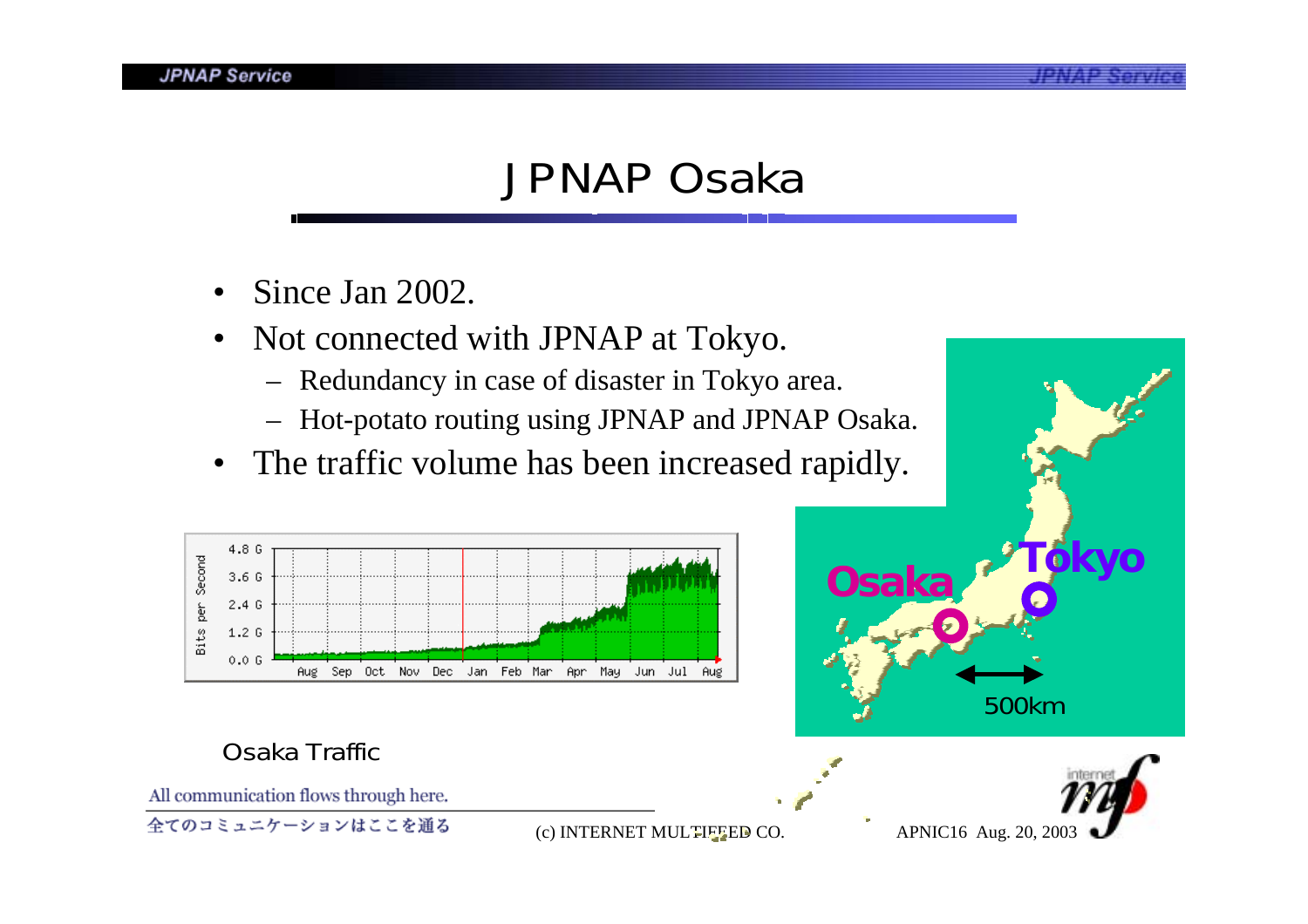# JPNAP6 (in Tokyo)

- IX service supporting IPv6
- Since Jun 2002
- Customers
	- OCN,NTT/VERIO
	- IIJ
	- DTI
	- BIGLOBE
	- MEX
	- XePhion/WAKWAK

and more..